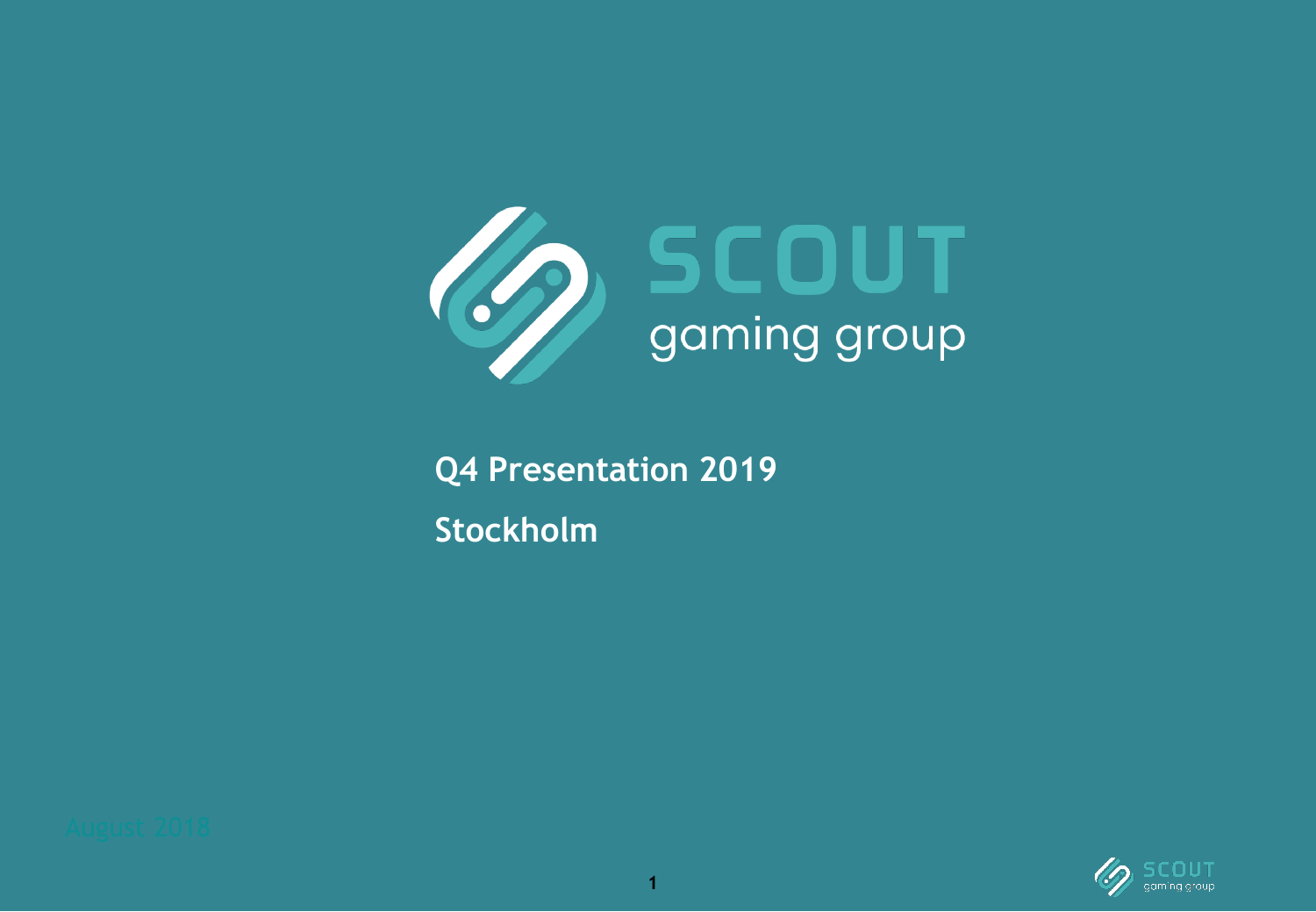# **Agenda**

- 1. Scout Gaming overview
- 2. Highlights during the quarter
- 3. Financials
- 4. Commercial update
- 5. Q&A

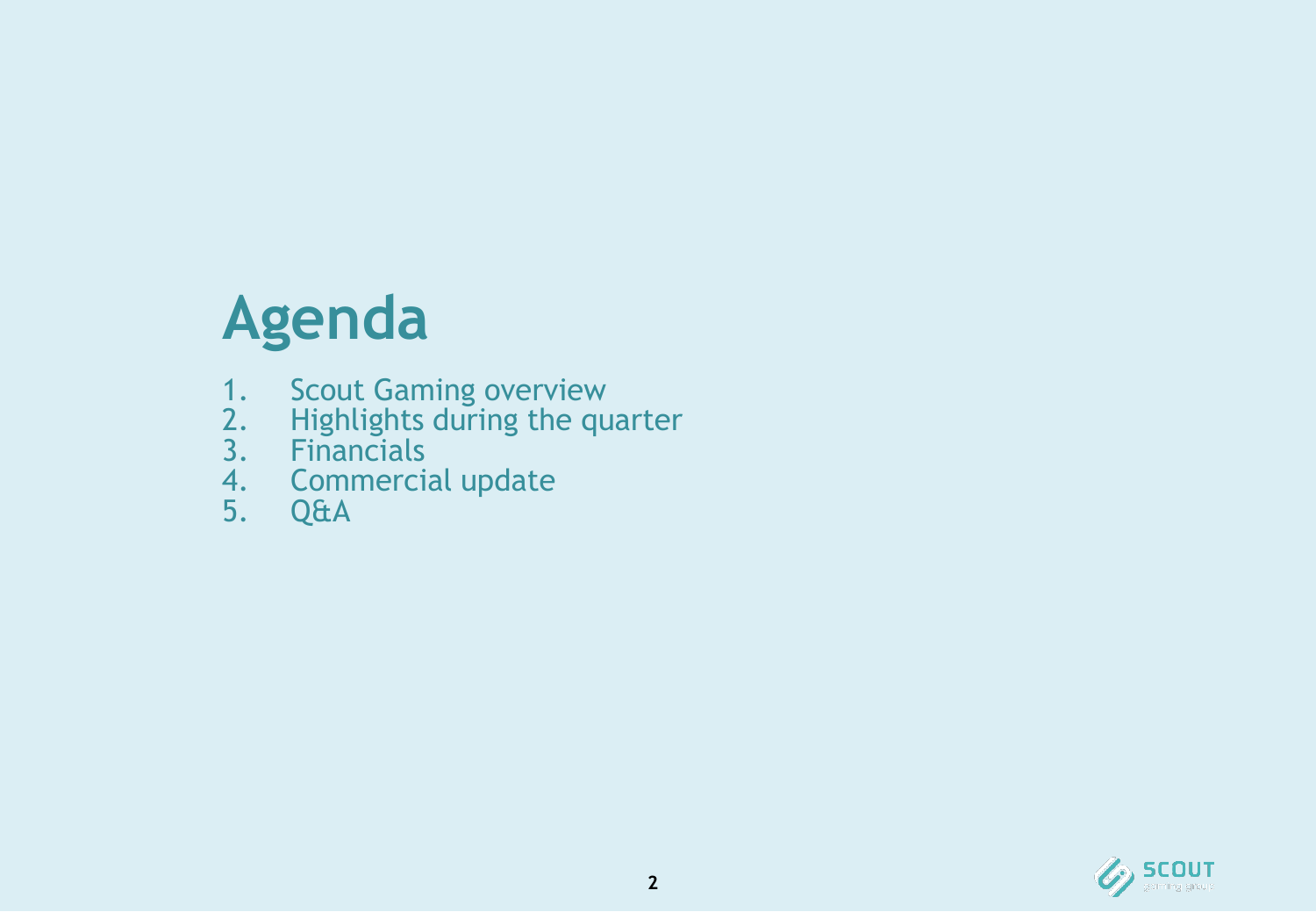# Scout Gaming at a glance

#### **Leading Global Fantasy Sports provider**



- Scout operates on a combined model between revenue share and fixed fees. Fixed fees are dependent on which services requested. Currently operating over 30 clients in 5 continents.
- Scout's strategy is based on scalability. Majority of its cost base is fixed.
- Scout is continuously investing in the product to offer the leading player-oriented sports product. Scout Gaming is currently the market leading Fantasy Sports supplier. Offering both a pooled liquidity network, as well as player odds and the popular match-up duel game.

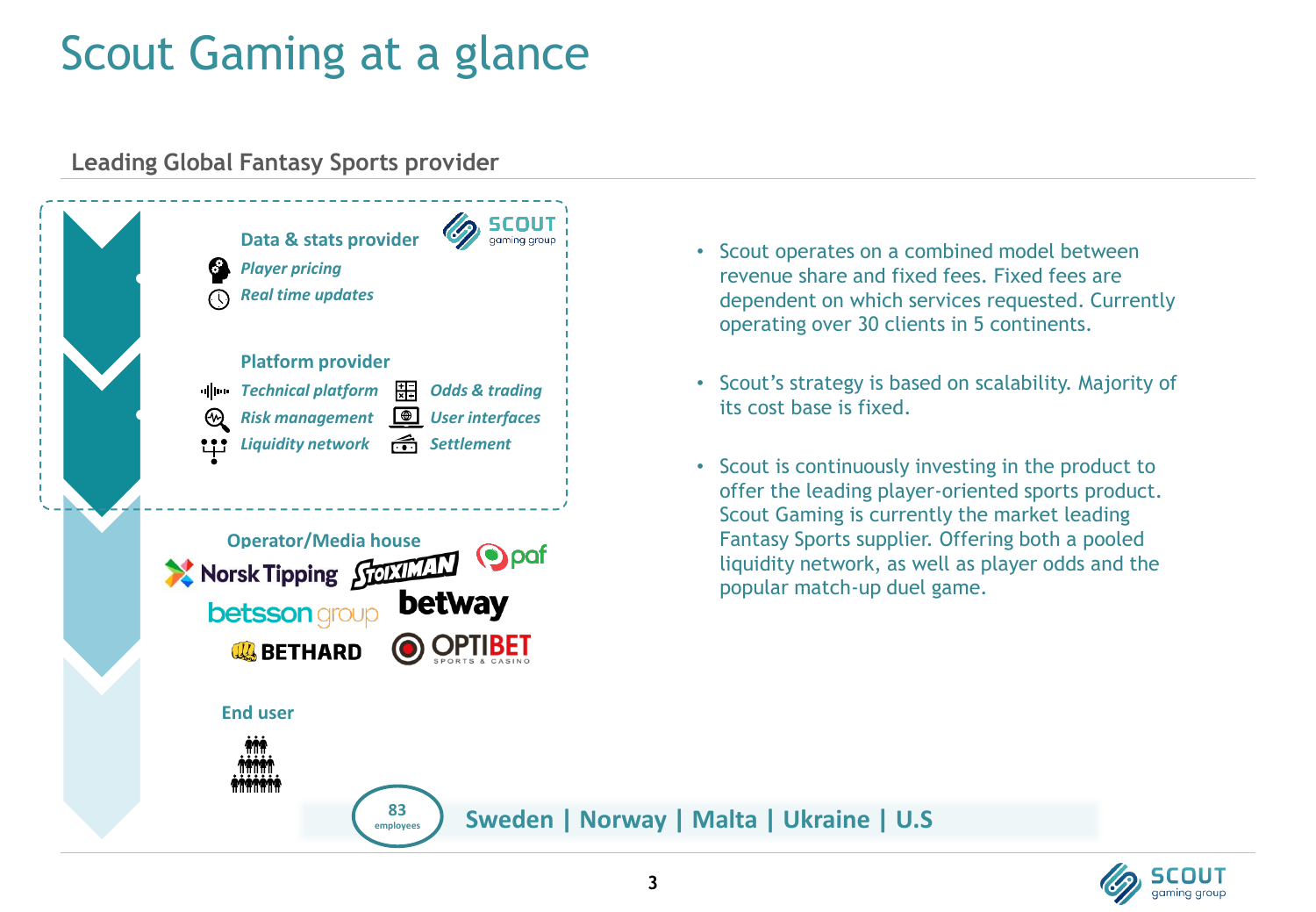# **Highlights**

#### **Q4 highlights**

- Revenues increased to mSEK 10.0 (4.6), a growth corresponding to 117% compared to same quarter last year.
- EBITDA improved to mSEK -8.1 (-15.8)
- Operator trading index (which illustrates the underlying client activity) increased to 1035 (625), a growth of 66%.
- Cash flows from operating activities improved from mSEK -11.2 to mSEK -2.6 during the current fourth quarter. Profitability on EBITDA level and positive operative cash flow within reach.
- Tier 1 client Norsk Tipping signed after the quarter ended. Expecting material impact on Scout Gaming's revenues. Agreements with Bet Entertainment and NetEnt signed after the quarter ended as well.

# 117%

Revenue growth in the quarter, signed Norsk Tipping, Bet Entertainment and Netent after the quarter ended



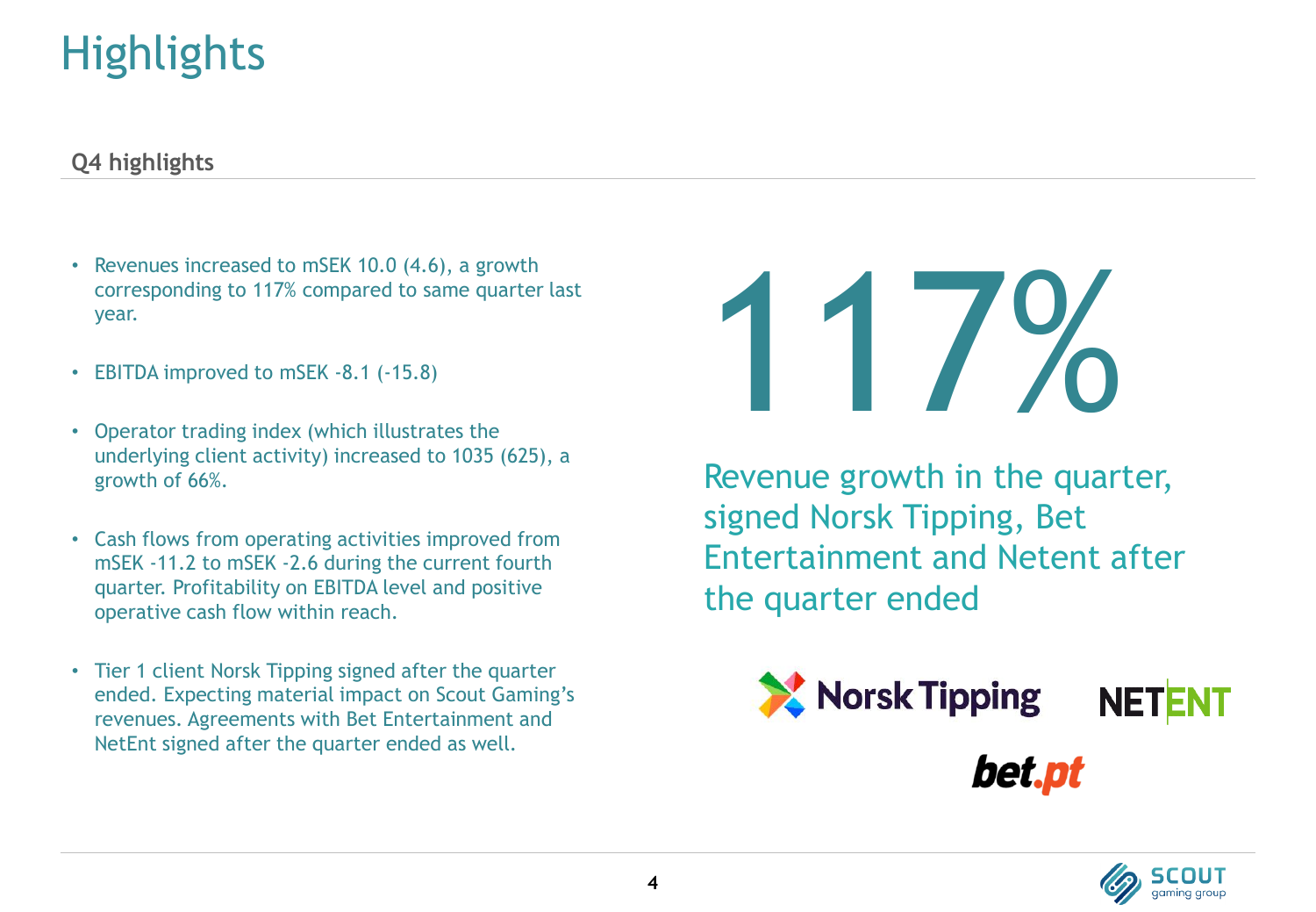# Scout Gaming's Operator Trading Index



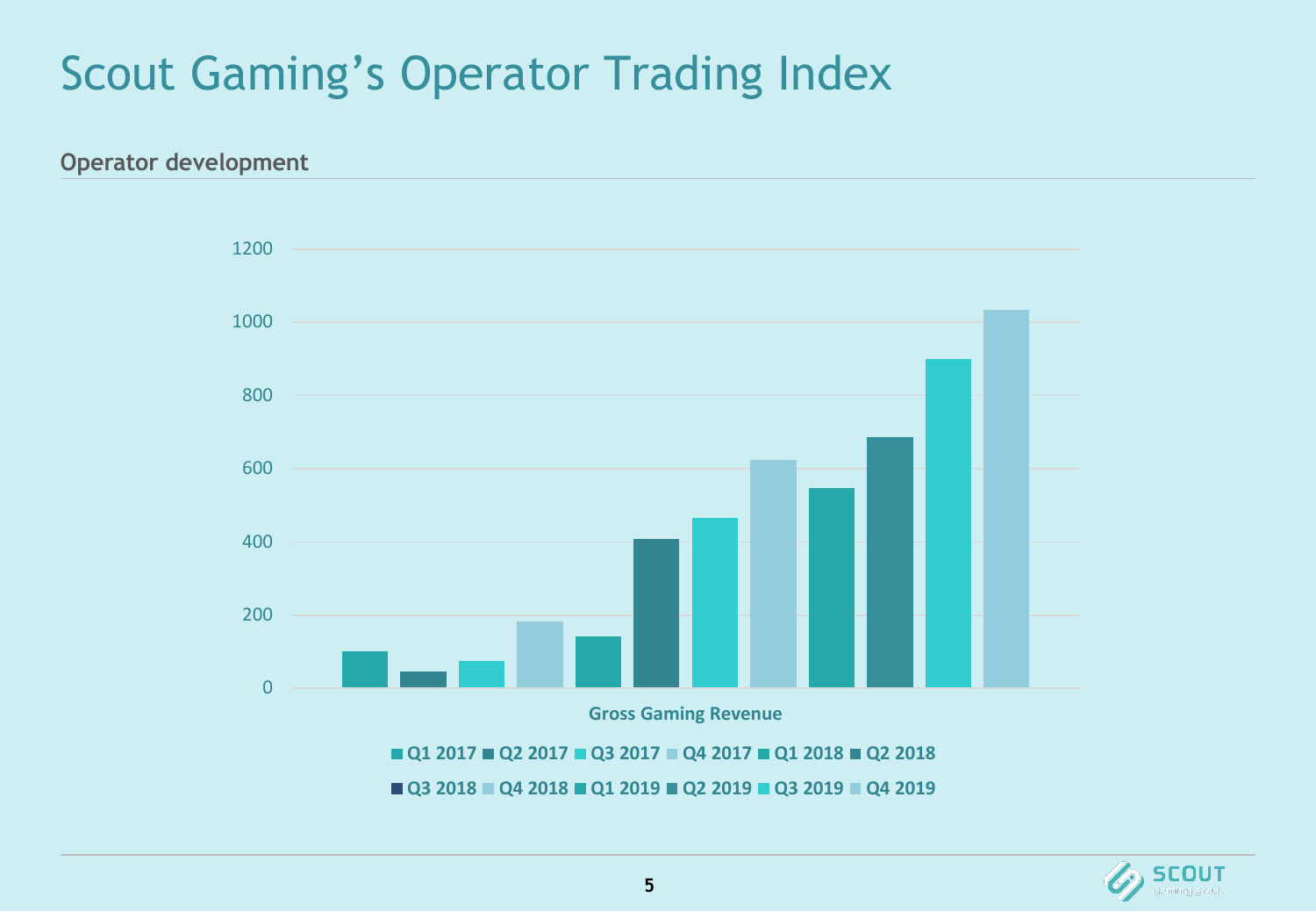#### Financials

**Financial performance**



#### **Q4 2017 Q4 2018 Q4 2019**

|                        | 2017              | 2018                        | 2019                                 | 2020                                 |                             |
|------------------------|-------------------|-----------------------------|--------------------------------------|--------------------------------------|-----------------------------|
| New tech in place      |                   |                             |                                      |                                      | New products to be launched |
| Network<br>launches    | PAF               | <b>StarPick and Bethard</b> | Stoiximan, Logrand, Dafabet & Betway | Additional large network<br>launches |                             |
| Guarantees<br>increase | 100% YoY increase | 150% YoY increase           | 125% YoY increase                    | Increased gurantees                  |                             |

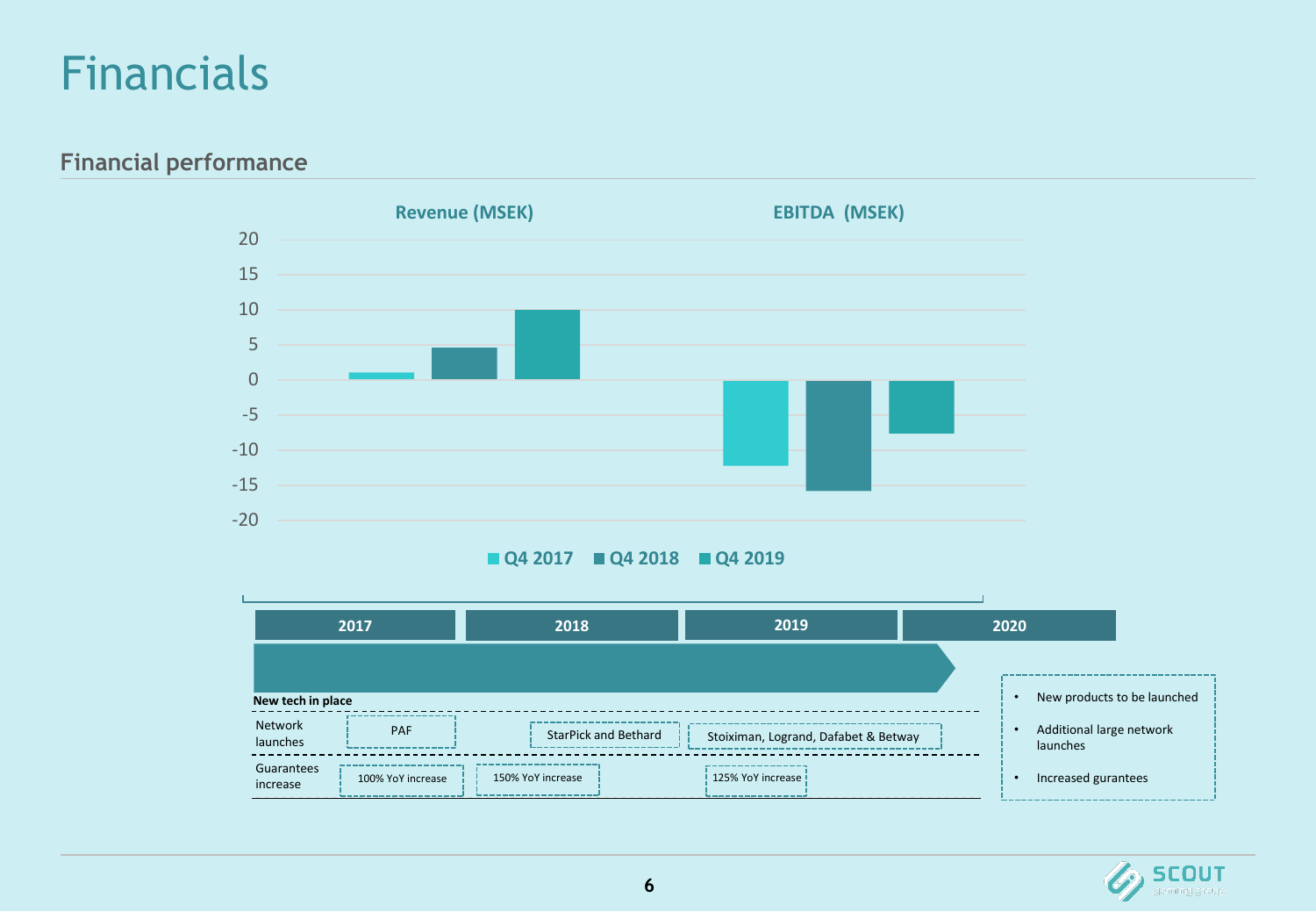### Commercial update

#### **Groundbreaking deal with Norsk Tipping**

- Scout Gaming placed first in a competitive tender
- Total score after the evaluation was 93 out of 100 possible points for Scout Gaming
- Agreement is expected to have a material impact on Scout Gaming's revenues
- Integration already started
- Norsk Tipping has the ambition to launch "asap", but at latest during the second quarter 2020
- First Nordic WLA company to execute a tender for Fantasy Sports
- Likely to see additional Nordic countries conduct similar tenders during the coming years
- Norway already the leading Fantasy country in the region
- Scout has showed a very high participation grade (amounting to almost 200,000 active players combined) when offered free-to-play fantasy games towards the public Norwegian broadcaster NRK and the largest commercial TV channel in Norway, TV2.



(in NOK million unless otherwise stated).

| 2018  | 2017   | 2016  |
|-------|--------|-------|
| 38122 | 34 916 | 32029 |
| 8142  | 7835   | 7680  |
| 706   | 761    | 828   |
| 87%   | 9.7%   | 10.8% |
| 5473  | 5222   | 4983  |
| 672%  | 66.6%  | 64.9% |
| 5523  | 5 251  | 5002  |
| 67.8% | 67.0%  | 65.1% |
| 413   | 406    | 408   |
|       |        |       |

- *Norsk Tipping is the exclusive legal provider of lottery, sports, and instant games in the Norwegian market. Norsk Tipping is a stateowned limited company subject to the Norwegian Ministry of Culture.*
- *Norway is estimated to have around 250,000 active Fantasy Premier League players, corresponding to 6- 7% of the grown-up population.*